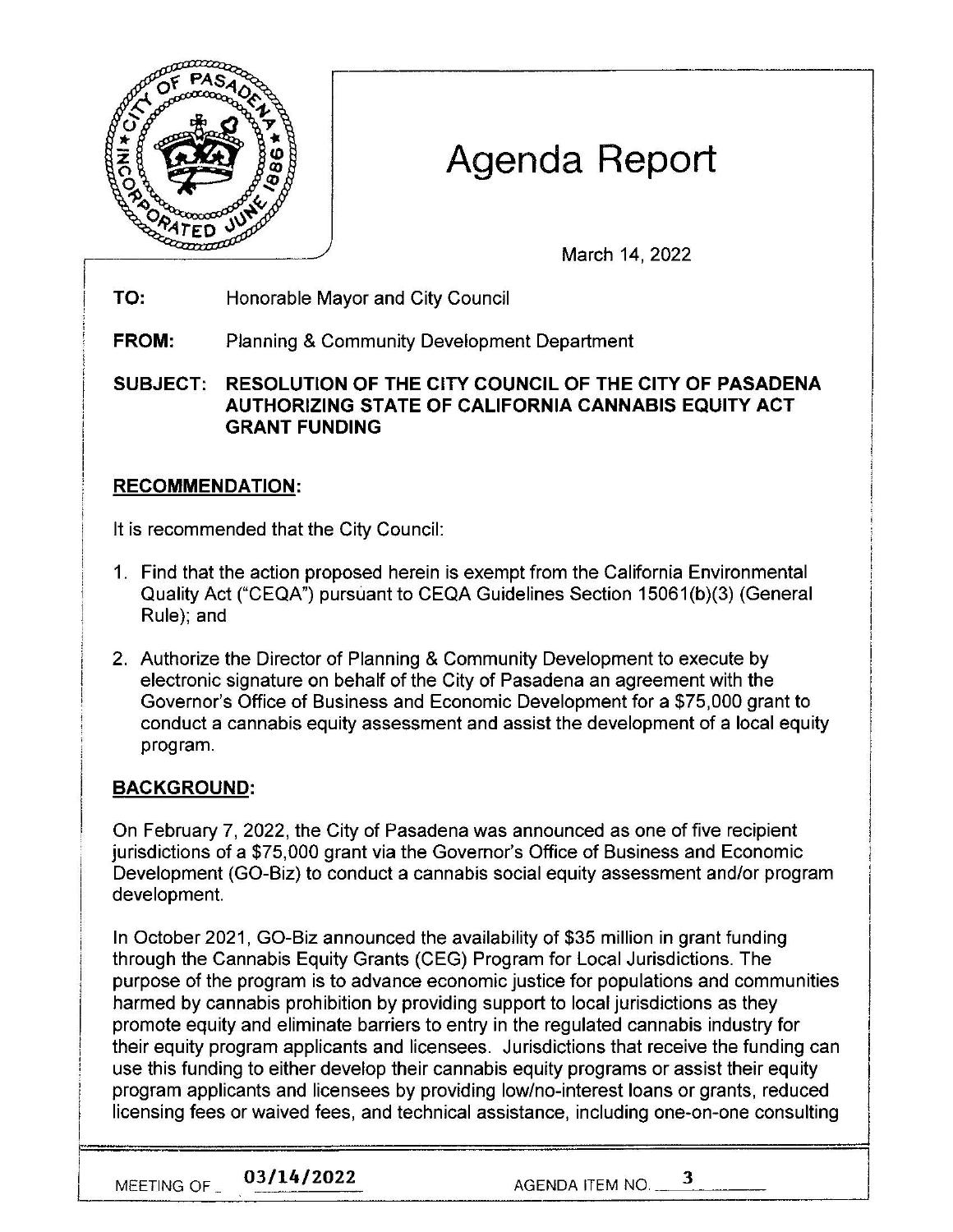Cannabis Equity Grant Agreement March 14, 2022 Page 2 of 3

and training, and navigation assistance with cannabis licensing and regulatory requirements.

As a result of recent interest in implementing a local cannabis social equity program, in December 2021 the Planning and Community Development Department submitted an application for a \$75,000 grant via the CEG Program to conduct its cannabis social equity assessment and for program development. On January 28, 2022, the City received notification that its application was eligible for award. In order to proceed with the grant, an agreement must be executed no later than March 15, 2022 between the City of Pasadena and GO-Biz. The attached resolution designates the Director of Planning and Community Development as authorized to sign the agreement on behalf of the City.

The City released a Request for Proposals (RFP) in January 2022 soliciting a consultant to complete the cannabis social equity study and received one responsive proposal. The selected consultant is Botec Analysis, whose staff have completed cannabis social equity assessments for various other jursidictions throughout the state. Staff anticipates to return to the City Council with findings of the assessment by late Spring.

#### **ENVIRONMENTAL ANALYSIS:**

This project is exempt from CEQA review pursuant to CEQA Guidelines Section 15061 (b)(3) (General Rule). The contract award is covered by the general rule that CEQA applies only to projects which have the potential for causing a significant effect on the environment. Where it can be seen with certainty that there is no possibility that the activity in question may have a significant effect on the environment, the activity is not subject to the provisions of CEQA.